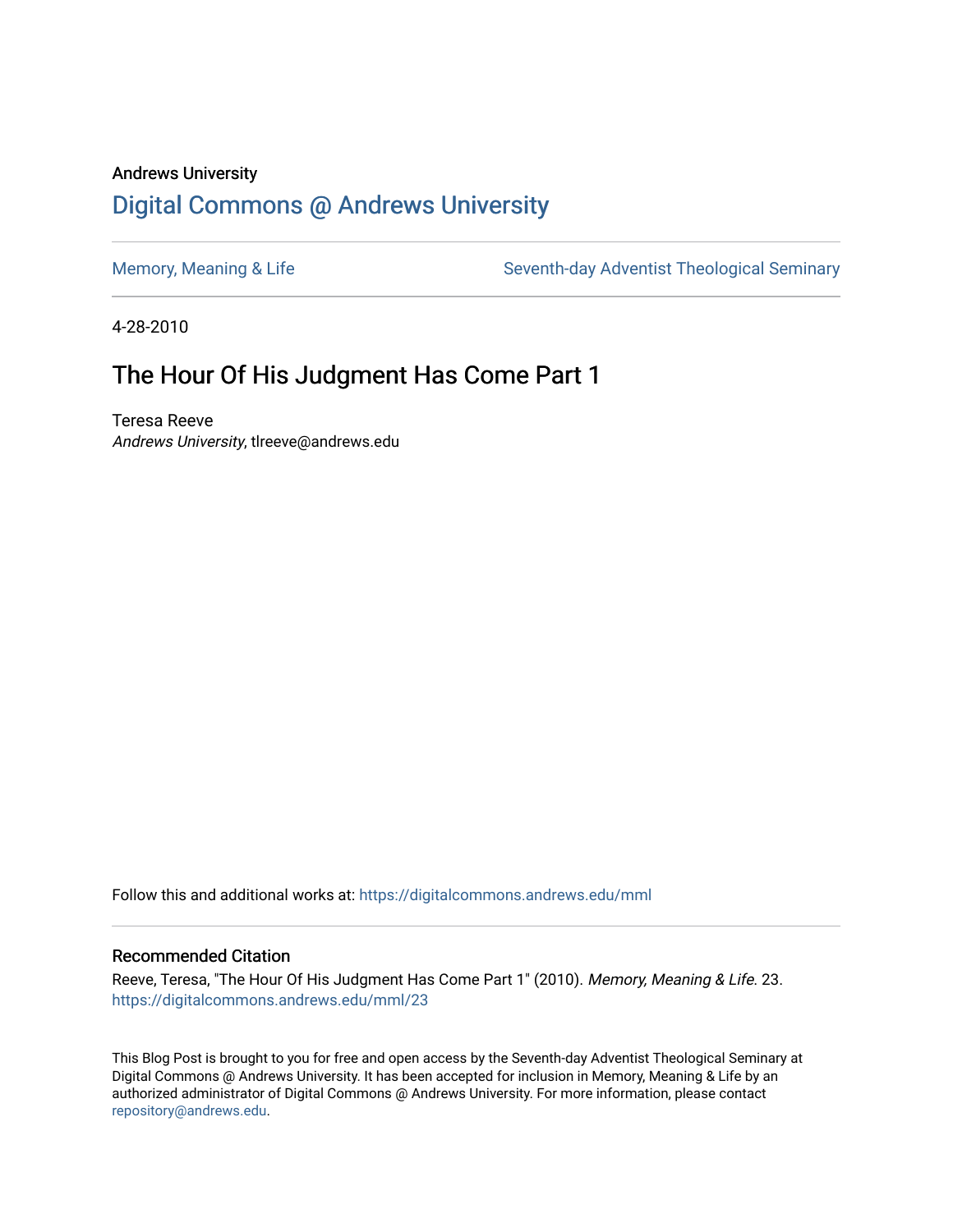The Wayback Machine - http://web.archive.org/web/20120716001110/http://www.memorymeaningfaith.org/blog/2010/…

# **[Memory, Meaning & Faith](http://web.archive.org/web/20120716001110/http://www.memorymeaningfaith.org/blog/)**

[Main](http://web.archive.org/web/20120716001110/http://www.memorymeaningfaith.org/blog) [About](http://web.archive.org/web/20120716001110/http://www.memorymeaningfaith.org/blog/about.html) [Archives](http://web.archive.org/web/20120716001110/http://www.memorymeaningfaith.org/blog/archives.html) April 28, 2010 **The Hour Of His Judgment Has Come**



*Edson White*

Recently, Memory, Meaning & Faith received the following email:

On two separate occasions, I have been told that what I am focused on in my ministry is not reflective of the 3rd Angels Message. I was surprised by this, since I consider the 3rd Angels Message to be embedded in the substance and form of *The Southern Work* tract, by E[llen] G. W[hite], promoted and promulgated by her son, J. Edson White.

My first sign of 'something missing' came from \_\_\_\_\_, who saw 'nothing to do with 3rd Angels' Message' in my proposal/intention to develop farm land, food production and distribution in partnership with [Kimbanguiste Church](http://web.archive.org/web/20120716001110/http://en.wikipedia.org/wiki/Kimbanguism) leaders, headquartered in Nkamba. The second sign came from \_\_\_\_\_\_\_\_\_\_\_, who saw no 3rd Angel's Message connection in my proposal/intention to develop farm land, food production and distribution in partnership with those black American farmers, [beginning in Georgia, who won Federal recognition of US Department of Agriculture race discrimination in the Pigford v.](http://web.archive.org/web/20120716001110/http://en.wikipedia.org/wiki/Pigford_v._Glickman) Glickman consent decree, April 14, 1999.

My conviction is that there is no finer exposition of God's will to 'finish the work', than that presented in *The Southern Work* and *Testimonies to the Church*, by E[llen] G. W[hite]. Can you guide me through my error into the Church's Mission for the 3rd Angel's Message, distinct from *The Southern Work*, to "share Christ in the marketplace"?

The Message of the Three Angels in Revelation 14:6-11 reads: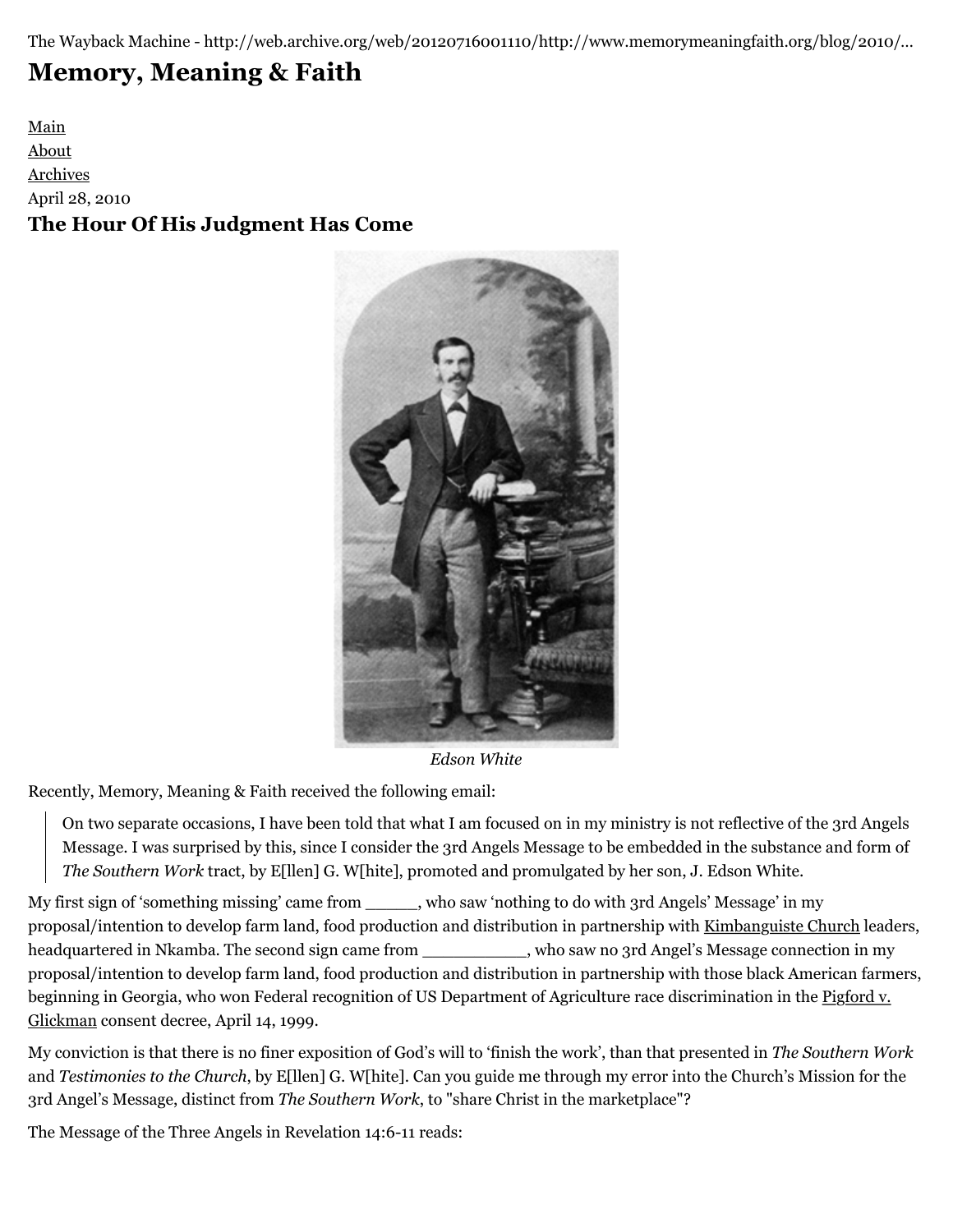And I saw another angel flying in midheaven, having an eternal gospel to preach to those who live on the earth, and to every nation and tribe and tongue and people;; 7 and he said with a loud voice, "Fear God, and give Him glory, because the hour of His judgment has come; worship Him who made the heaven and the earth and sea and springs of waters." 8 And another angel, a second one, followed, saying, "Fallen, fallen is Babylon the great, she who has made all the nations drink of the wine of the passion of her immorality." 9 Then another angel, a third one, followed them, saying with a loud voice, "If anyone worships the beast and his image, and receives a mark on his forehead or on his hand, 10 he also will drink of the wine of the wrath of God, which is mixed in full strength in the cup of His anger; and he will be tormented with fire and brimstone in the presence of the holy angels and in the presence of the Lamb.& 11 "And the smoke of their torment goes up forever and ever; they have no rest day and night, those who worship the beast and his image, and whoever receives the mark of his name" Here is the perseverance of the saints who keep the commandments of God and their faith in Jesus. (NASB)

The excerpts below are provided as representative of *[The Southern Work](http://web.archive.org/web/20120716001110/http://www.scribd.com/doc/3920735/The-Southern-Work)*, written by Ellen G. White in 1895-1896 not long after the Civil War, at a time when Adventists had barely begun work in the American South.

Why should not Seventh-day Adventists become true laborers together with God in seeking to save the souls of the colored race? Instead of a few, why should not many go forth to labor in this long-neglected field? Where are the families who will become missionaries and who will engage in labor in this field? Where are the men who have means and experience so that they can go forth to these people and work for them just where they are? There are men who can educate them in agricultural lines, who can teach the colored people to sow seed and plant orchards. There are others who can teach them to read, and can give them an object lesson from their own life and example. Show them what you yourself can do to gain a livelihood, and it will be an education to them. Are we not called upon to do this very work? Are there not many who need to learn to love God supremely and their fellow men as themselves? In the Southern field are many thousands of people who have souls to save or to lose. Are there not many among those who claim to believe the truth who will go forth into this field to do the work for which Christ gave up His ease, His riches, and His life?" (pp.27- 28)

God holds us accountable for our long neglect of doing our duty to our neighbors. He sees precious jewels that will shine out from among the colored race. Let the work be taken up determinedly, and let both the young and those of mature age be educated in essential branches. Take hold of this nation that has been in bondage, as the Lord Jesus Christ took hold of the Hebrew nation after they came forth from Egypt. God will put His Holy Spirit upon those who put heart and soul into the work, realizing the truth of the words of inspiration: "We are labourers together with God: ye are God's husbandry, ye are God's building." The Lord has long been waiting for human instrumentalities through whom He could work. How much longer shall heavenly agencies be obliged to wait for human agents who will respond to the words of Christ, "Go work to day in my vineyard"? When the hearts of God's professed people are animated by the principle of the living faith that works by love and purifies the soul, there will be a response to these appeals. Christ linked Himself in brotherhood to all nationalities. He made no distinction between the white race and the black race in His plan of salvation. He bought the meanest of humanity with an infinite price, and He notes when we leave the naked unclad, the poor unfed, the destitute unrelieved, the despised forsaken.

Those who labor in the Southern field will have many prejudices to overcome, many difficulties to encounter. At the present time there is great want among many of the colored people. Self- denial must be practiced by us. We must strip ourselves of all extravagance; we must deny ourselves luxuries and the undue gratification of appetite. Let those who have not laid aside unnecessary articles of diet, do so. Let them refrain from adornment and costly furnishings. Let us set ourselves to do a work for the Southern people. Let us not be content with simply looking on, with simply making resolutions that are never acted upon; but let us do something heartily unto the Lord, to alleviate the distress of our colored brethren. The burden of poverty is sufficiently weighty to arouse our heartfelt sympathy. We are not simply to say, 'Be ye warmed and filled,' but we are actually to relieve the needs of the poor. pp. (63-64)

#### **Questions Worth Pondering**

Does the Adventist commitment to preach the everlasting gospel of Revelation 14 rule out involvement in care for the